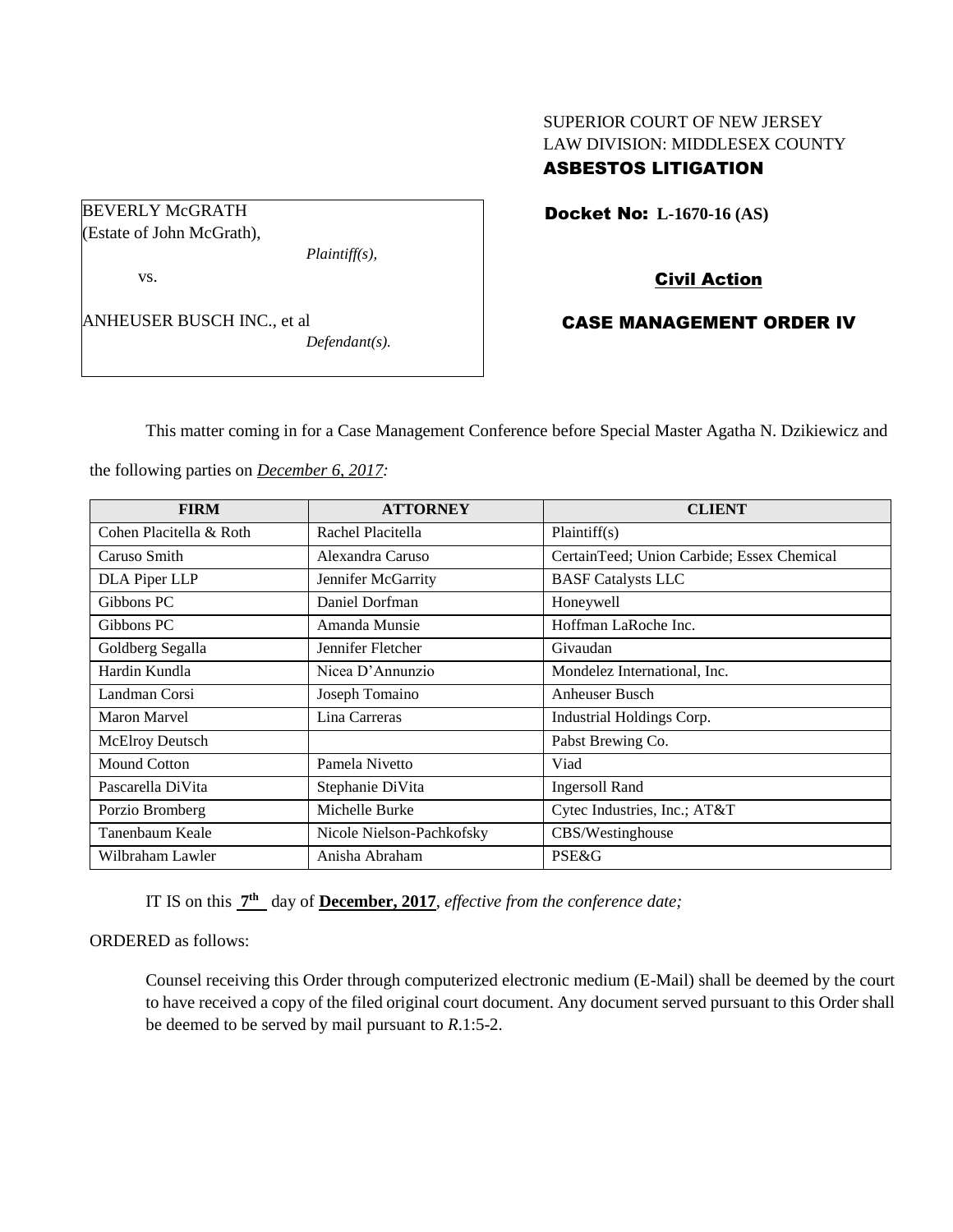## **DISCOVERY**

- February 28, 2018 Fact discovery, including depositions, shall be completed by this date. Plaintiff's counsel shall contact the Special Master within one week of this deadline if all fact discovery is not completed.
- March 30, 2018 Depositions of corporate representatives shall be completed by this date.

#### **EARLY SETTLEMENT**

April 13, 2018 Settlement demands shall be served on all counsel and the Special Master by this date.

### **SUMMARY JUDGMENT MOTION PRACTICE**

| April 13, 2018 | Plaintiff's counsel shall advise, in writing, of intent not to oppose motions by this date. |
|----------------|---------------------------------------------------------------------------------------------|
|                |                                                                                             |

- April 27, 2018 Summary judgment motions shall be filed no later than this date.
- May 25, 2018 Last return date for summary judgment motions.

#### **MEDICAL DEFENSE**

- March 30, 2018 Plaintiff shall serve medical expert reports by this date.
- July 31, 2018 Defendants shall identify its medical experts and serve medical reports, if any, by this date. In addition, defendants shall notify plaintiff's counsel (as well as all counsel of record) of a joinder in an expert medical defense by this date.

## **LIABILITY EXPERT REPORTS**

- April 30, 2018 Plaintiff shall identify its liability experts and serve liability expert reports or a certified expert statement by this date or waive any opportunity to rely on liability expert testimony.
- July 31, 2018 Defendants shall identify its liability experts and serve liability expert reports, if any, by this date or waive any opportunity to rely on liability expert testimony.

### **EXPERT DEPOSITIONS**

August 31, 2018 Expert depositions shall be completed by this date. To the extent that plaintiff and defendant generic experts have been deposed before, the parties seeking that deposition in this case must file an application before the Special Master and demonstrate the necessity for that deposition. To the extent possible, documents requested in a deposition notice directed to an expert shall be produced three days in advance of the expert deposition. The expert shall not be required to produce documents that are readily accessible in the public domain.

### **PRE-TRIAL AND TRIAL**

April 20, 2018 The settlement conference previously scheduled on this date is **cancelled**.

 $\_$  ,  $\_$  ,  $\_$  ,  $\_$  ,  $\_$  ,  $\_$  ,  $\_$  ,  $\_$  ,  $\_$  ,  $\_$  ,  $\_$  ,  $\_$  ,  $\_$  ,  $\_$  ,  $\_$  ,  $\_$  ,  $\_$  ,  $\_$  ,  $\_$  ,  $\_$  ,  $\_$  ,  $\_$  ,  $\_$  ,  $\_$  ,  $\_$  ,  $\_$  ,  $\_$  ,  $\_$  ,  $\_$  ,  $\_$  ,  $\_$  ,  $\_$  ,  $\_$  ,  $\_$  ,  $\_$  ,  $\_$  ,  $\_$  ,